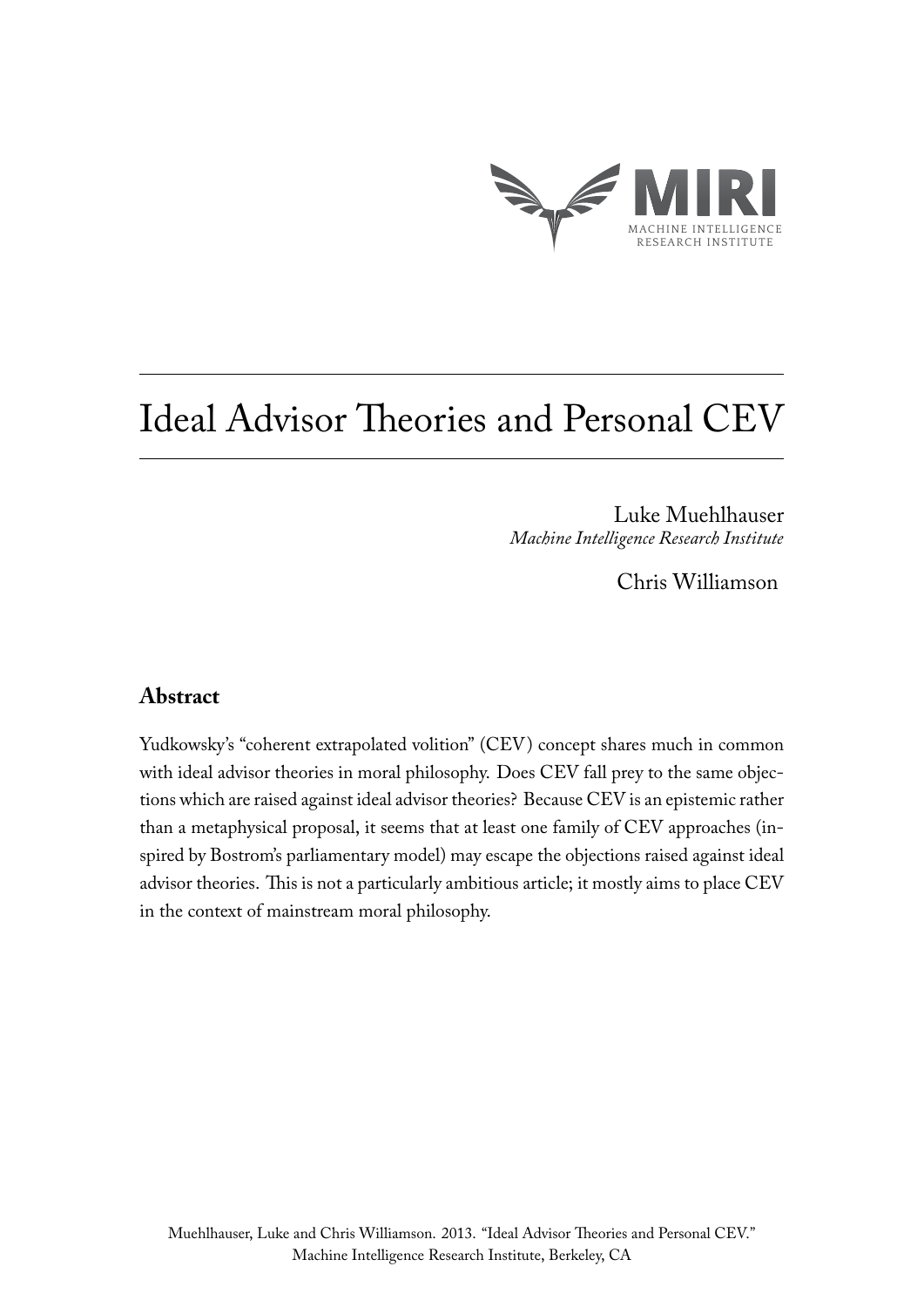## **1. Introduction**

What is of value to an agent? Maybe it's just whatever they desire. Unfortunately, our desires are often the product of ignorance or confusion. I may desire to drink from the glass on the table because I think it is water when really it is bleach. So perhaps something is of value to an agent if they would desire that thing *when fully informed*. But here we crash into a different problem. It might be of value for an agent who wants to go to a movie to look up the session times, but the fully informed version of the agent will not desire to do so—they are fully informed and hence already know all the session times. The agent and its fully informed counterpart have different needs. Thus, several philosophers have suggested that something is of value to an agent if an ideal version of that agent (fully informed, perfectly rational, etc.) would *advise* the non-ideal version of the agent to pursue that thing.

This idea of idealizing or extrapolating an agent's preferences<sup>[1](#page-1-0)</sup> goes back at least as far as [Sidgwick](http://www.laits.utexas.edu/poltheory/sidgwick/me/me.b01.c09.s03.html) [\(1907\)](#page-7-0), who considered the idea that "a man's future good" consists in "what he would now desire . . . if all the consequences of all the different [actions] open to him were accurately foreseen." Similarly, [Rawls](http://www.amazon.com/A-Theory-Justice-John-Rawls/dp/0674000781/) [\(1971\)](#page-7-1) suggested that a person's good is the plan "that would be decided upon as the outcome of careful reflection in which the agent reviewed, in the light of all the relevant facts, what it would be like to carry out [their] plans." More recently, in an article about rational agents and moral theory, [Harsanyi](http://www.amazon.com/Utilitarianism-Beyond-Amartya-Sen/dp/0521287715) [\(1982\)](#page-7-2) defined what an agent's rational wants as "the preferences he *would* have if he had all the relevant factual information, always reasoned with the greatest possible care, and were in a state of mind most conducive to rational choice." A few years later, Railton [\(1986\)](#page-7-3) identified a person's good with "what he would want himself to want . . . were he to contemplate his present situation from a standpoint fully and vividly informed about himself and his circumstances, and entirely free of cognitive error or lapses of instrumental rationality."

<span id="page-1-0"></span><sup>1.</sup> Another clarification to make concerns the difference between [idealization](http://en.wikipedia.org/wiki/Idealization) and [extrapolation.](http://en.wikipedia.org/wiki/Extrapolation) An *idealized agent* is a version of the agent with certain idealizing characteristics (perhaps logical omniscience and infinite speed of thought). An *extrapolated agent* is a version of the agent that represents what they would be like if they underwent certain changes or experiences. Note two differences between these concepts. First, an extrapolated agent need not be ideal in any sense (though useful extrapolated agents often will be) and certainly need not be *perfectly* idealized. Second, extrapolated agents are determined by a specific type of process (extrapolation from the original agent) whereas no such restriction is placed on how the form of an idealized agent is determined. CEV utilizes extrapolation rather than idealization, as do some ideal advisor theories. In this post, we talk about "ideal" or "idealized" agents as a catch-all for both idealized agents and extrapolated agents.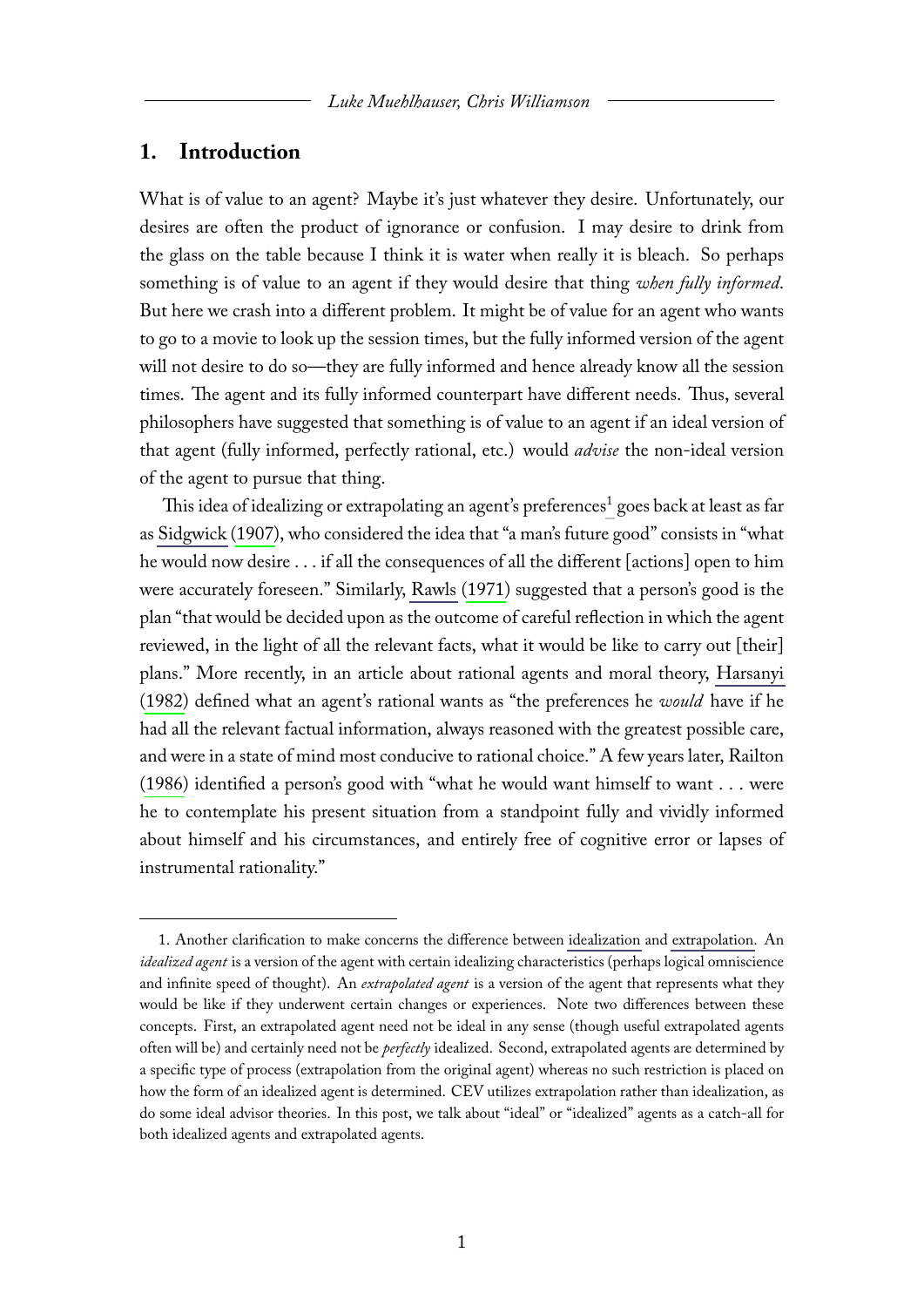[Rosati](http://www.jstor.org/stable/2382347) [\(1995\)](#page-7-4) calls these theories "Ideal Advisor" theories of value because they identify one's personal value with what an ideal version of oneself would advise the nonideal self to value.

Looking not for a metaphysical account of value but for a practical solution to machine ethics [\(Wallach and Allen](http://www.amazon.com/Moral-Machines-Teaching-Robots-Right/dp/0199737975/) [2009;](#page-7-5) [Muehlhauser and Helm](http://singularity.org/files/SaME.pdf) [2012\)](#page-7-6), Yudkowsky [\(2004\)](#page-7-7) described a similar concept which he calls "coherent extrapolated volition" [\(CEV\)](http://singularity.org/files/CEV.pdf):

In poetic terms, our *coherent extrapolated volition* is our wish if we knew more, thought faster, were more the people we wished we were, had grown up farther together; where the extrapolation converges rather than diverges, where our wishes cohere rather than interfere; extrapolated as we wish that extrapolated, interpreted as we wish that interpreted.

In other words, the CEV of humankind is about the preferences that we would have as a species if our preferences were extrapolated in certain ways. Armed with this concept, Yudkowsky then suggests that we implement CEV as an initial dynamic for Friendly AI. Tarleton [\(2010\)](#page-7-8) [explains](http://singularity.org/files/CEV-MachineEthics.pdf) that the intent of CEV is that "our volition be extrapolated *once* and acted on. In particular, the initial extrapolation could generate an object-level goal system we would be willing to endow a superintelligent [machine] with."

CEV theoretically avoids many problems with other approaches to machine ethics (Yudkowsky [2004;](#page-7-7) Tarleton [2010;](#page-7-8) Muehlhauser and Helm [2012\)](#page-7-6). However, there are reasons it may not succeed. In this post, we examine one such reason: resolving CEV at the level of humanity (*global CEV* ) might require at least partially resolving CEV at the level of individuals (*personal CEV*),<sup>[2](#page-2-0)</sup> but personal CEV is similar to ideal advisor theories of value,<sup>[3](#page-2-1)</sup> and such theories face well-explored difficulties. As such, these difficulties may undermine the possibility of determining the global CEV of humanity.

Before doing so, however, it's worth noting one key difference between ideal advisor theories of value and personal CEV. Ideal advisor theories typically are linguistic or metaphysical theories, while the role of personal CEV is epistemic. Ideal advisor theorists attempts to define *what it is* for something to be of value for an agent. Because of

<span id="page-2-0"></span><sup>2.</sup> Standard objections to ideal advisor theories of value are also relevant to some proposed variants of CEV, for example Tarleton's [\(2010\)](#page-7-8) suggestion of "Individual Extrapolated Volition followed by Negotiation, where each individual human's preferences are extrapolated by factual correction and reflection; once that process is fully complete, the extrapolated humans negotiate a combined utility function for the resultant superintelligence." Furthermore, some objections to ideal advisor theories seem relevant to global CEV even if they are not relevant to a particular approach to personal CEV, though that discussion is beyond the scope of this article. As a final clarification, see [Dai](http://lesswrong.com/lw/1oj/complexity_of_value_complexity_of_outcome/) [\(2010\)](#page-7-9).

<span id="page-2-1"></span><sup>3.</sup> Ideal advisor theories are not to be confused with ["Ideal Observer theory"](http://www.jstor.org/stable/2103988) (Firth [1952\)](#page-7-10). For more on ideal advisor theories of value, see [Zimmerman](http://link.springer.com/article/10.1023%2FB%3AINQU.0000013348.62494.55) [\(2003\)](#page-7-11); Tanyi [\(2006\)](#page-7-12); [Enoch](http://www.jstor.org/stable/10.1086/430490) [\(2005\)](#page-7-13); [Miller](http://www.amazon.com/Contemporary-Metaethics-Introduction-Alexander-Miller/dp/074564659X/) [\(2013,](#page-7-14) chap. 9).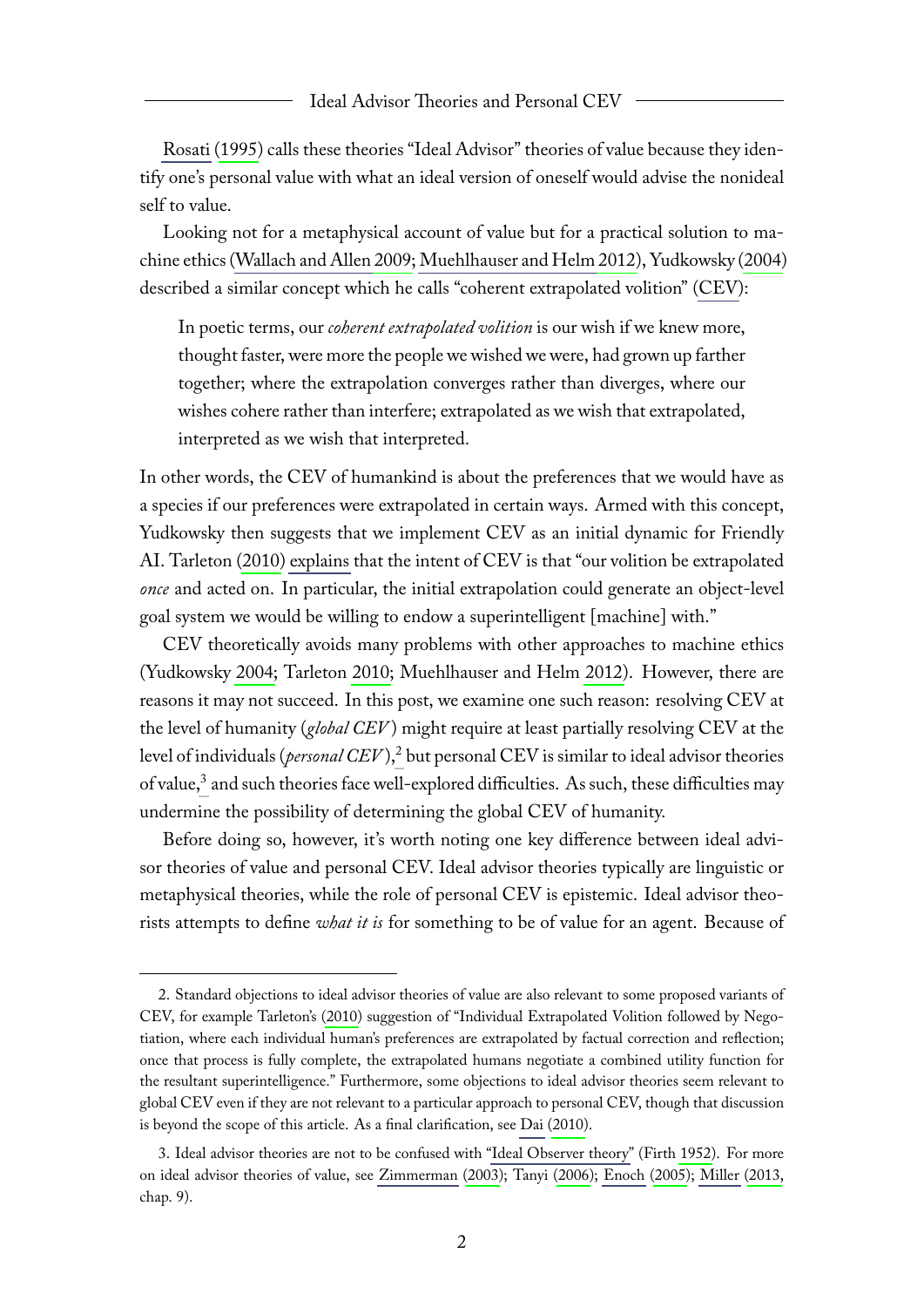this, their accounts needs to give an unambiguous and plausible answer in all cases. On the other hand, personal CEV's role is an epistemic one: it isn't intended to define what is of value for an agent. Rather, personal CEV is offered as a technique that can help an AI to *come to know*, to some reasonable but not necessarily perfect level of accuracy, what is of value for the agent. To put it more precisely, personal CEV is intended to allow an initial AI to determine what sort of superintelligence to create such that we end up with what Yudkowsky [\(2004\)](#page-7-7) calls a "Nice Place to Live." Given this, certain arguments are likely to threaten ideal advisor theories and not personal CEV, and vice versa.

With this point in mind, we now consider some objections to ideal advisor theories of value and examine whether they threaten personal CEV.

#### **2. Sobel's First Objection: Too Many Voices**

Four prominent objections to ideal advisor theories are dueto [Sobel](http://www.jstor.org/stable/2382218) [\(1994\)](#page-7-15). The first of these, the "too many voices" objection, notes that the evaluative perspective of an agent changes over time and, as such, the views that would be held by the perfectly rational and fully informed version of the agent will also change. This implies that each agent will be associated not with one idealized version of themselves but with a set of such idealized versions (one at time t, one at time  $t + 1$ , etc.), some of which may offer conflicting advice. Given this "discordant chorus," it is unclear how the agent's nonmoral good should be determined.

Various responses to this objection run into their own challenges. First, privileging a single perspective (say, the idealized agent at time  $t + 387$ ) seems ad hoc. Second, attempting to aggregate the views of multiple perspectives runs into the question of how trade-offs should be made. That is, if two of the idealized viewpoints disagree about what is to be preferred, it's unclear how an overall judgment should be reached.<sup>[4](#page-3-0)</sup> Finally, the suggestion that the idealized versions of the agent at different times will have the same perspective seems unlikely, and surely it's a substantive claim requiring a substantive defense. So the obvious responses to Sobel's first objection introduce serious new challenges which then need to be resolved.

<span id="page-3-0"></span><sup>4.</sup> This is basically an intrapersonal version of the standard worries about interpersonal comparisons of well-being. The basis of these worries is that even if we can specify an agent's preferences numerically, it's unclear how we should compare the numbers assigned by one agent with the numbers assigned by the other. In the intrapersonal case, the challenge is to determine how to compare the numbers assigned by the same agent at different times. See [Gibbard](http://www.amazon.com/Foundations-Social-Choice-Studies-Rationality/dp/0521389135/) [\(1986\)](#page-7-16).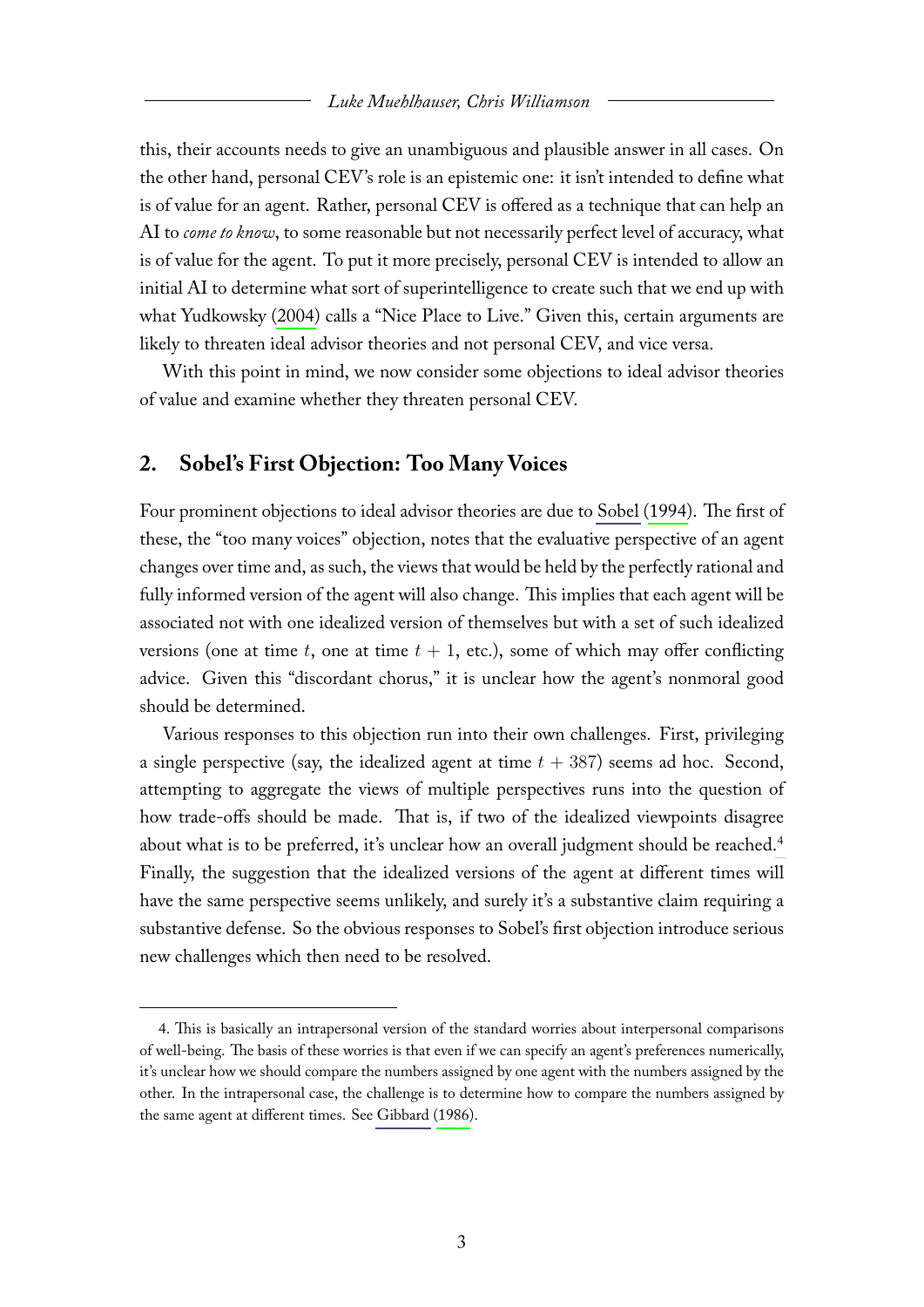One final point is worth noting: it seems that this objection is equally problematic for personal CEV. The extrapolated volition of the agent is likely to vary at different times, so how ought we determine an overall account of the agent's extrapolated volition?

## **3. Sobel's Second and Third Objections: Amnesia**

Sobel's second and third objections build on two other claims (see [Sobel](http://www.jstor.org/stable/2382218) [\[1994\]](#page-7-15) for a defense of these). First, some lives can only be evaluated if they are experienced. Second, experiencing one life can leave an agent incapable of experiencing another in an unbiased way. Given these claims, Sobel presents an *amnesia model* as the most plausible way for an idealized agent to gain the experiences necessary to evaluate all the relevant lives. According to this model, an agent experiences each life sequentially but undergoes an amnesia procedure after each one so that they may experience the next life uncolored by their previous experiences. After experiencing all lives, the amnesia is then removed.

Following on from this, Sobel's second objection is that the sudden recollection of a life from one evaluative perspective and living a life from a vastly different evaluative perspective may be strongly dissimilar experiences. So when the amnesia is removed, the agent has a particular evaluative perspective (informed by their memories of all the lives they've lived) that differs so much from the evaluative perspective they had when they lived the life independently of such memories that they might be incapable of adequately evaluating the lives they've experienced based on their current, more knowledgeable, evaluative perspective.

Sobel's third objection also relates to the amnesia model: he argues that the idealized agent might be driven insane by the entire amnesia process and hence might not be able to adequately evaluate what advice they ought to give the nonideal agent. In response to this, there is some temptation to simply demand that the agent be idealized not just in terms of rationality and knowledge but also in terms of their sanity. However, perhaps any idealized agent that is similar enough to the original to serve as a standard for their nonmoral good will be driven insane by the amnesia process and so the demand for a sane agent will simply mean that no adequate agent can be identified.

If we grant that an agent needs to experience some lives to evaluate them, and we grant that experiencing some lives leaves them incapable of experiencing others, then there seems to be a strong drive for personal CEV to rely on an amnesia model to adequately determine what an agent's volition would be if extrapolated. If so, however, personal CEV seems to face the challenges raised by Sobel.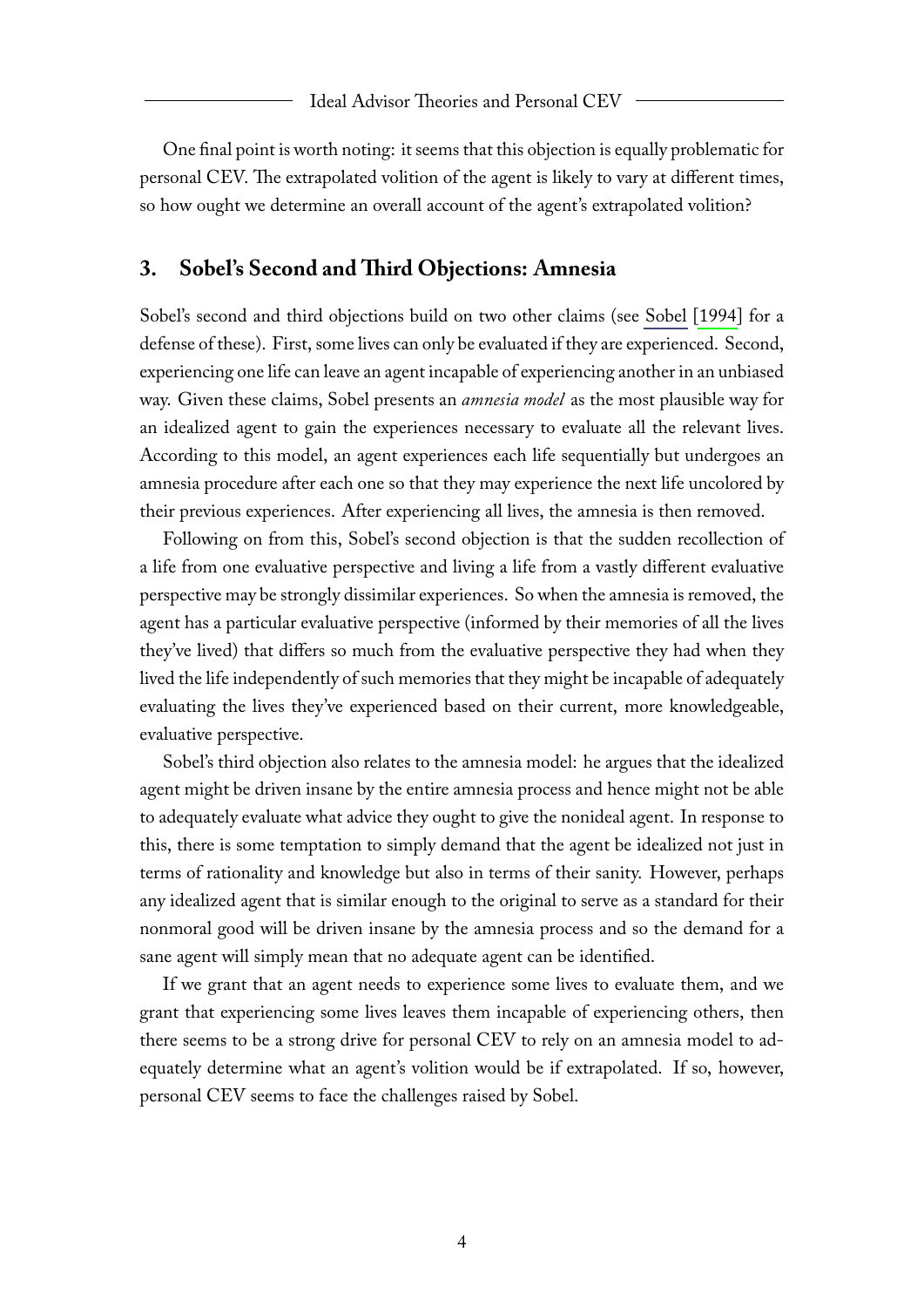### **4. Sobel's Fourth Objection: Better Off Dead**

Sobel's final objection is that the idealized agent, having experienced such a level of perfection, might come to the conclusion that their nonideal counterpart is so limited as to be better off dead. Further, the ideal agent might make this judgment because of the relative level of well-being of the nonideal agent rather than the agent's absolute level of well-being. (That is, the ideal agent may look upon the well-being of the nonideal agent as we might look upon our own well-being after an accident that caused us severe mental damage. In such a case, we might be unable to objectively judge our life after the accident due to the relative difficulty of this life as compared with our life before the accident.) As such, this judgment may not capture what is actually in accordance with the agent's nonmoral good.

Again, this criticism seems to apply equally to personal CEV: when the volition of an agent is extrapolated, it may turn out that this volition endorses killing the nonextrapolated version of the agent. If so this seems to be a mark against the possibility that personal CEV can play a useful part in a process that should eventually terminate in a nice place to live.

### **5. A Model of Personal CEV**

The seriousness of these challenges for personal CEV is likely to vary depending on the exact nature of the extrapolation process. To give a sense of the impact, we will consider one family of methods for carrying out this process: the *parliamentary model* (inspired by [Bostrom](http://www.overcomingbias.com/2009/01/moral-uncertainty-towards-a-solution.html) [\[2009\]](#page-7-17)). According to this model, we determine the personal CEV of an agent by simulating multiple versions of them, extrapolated from various starting times and along different developmental paths. Some of these versions are then assigned to a parliament where they vote on various choices and make trades with one another.

Clearly this approach allows our account of personal CEV to avoid the "too many voices" objection. After all, the parliamentary model provides us with an account of how we can aggregate the views of the agent at various times: we should simulate the various agents and allow them to vote and trade on the choices to be made. It is through this voting and trading that the various voices can be combined into a single viewpoint. While this process may not be adequate as a metaphysical account of value, it seems more plausible as an account of personal CEV as an epistemic notion. Certainly, your authors would deem themselves to be more informed about what they value if they knew the outcome of the parliamentary model for themselves.

This approach is also able to avoid Sobel's second and third objections. The objections were specifically targeted at the amnesia model where one agent experienced multiple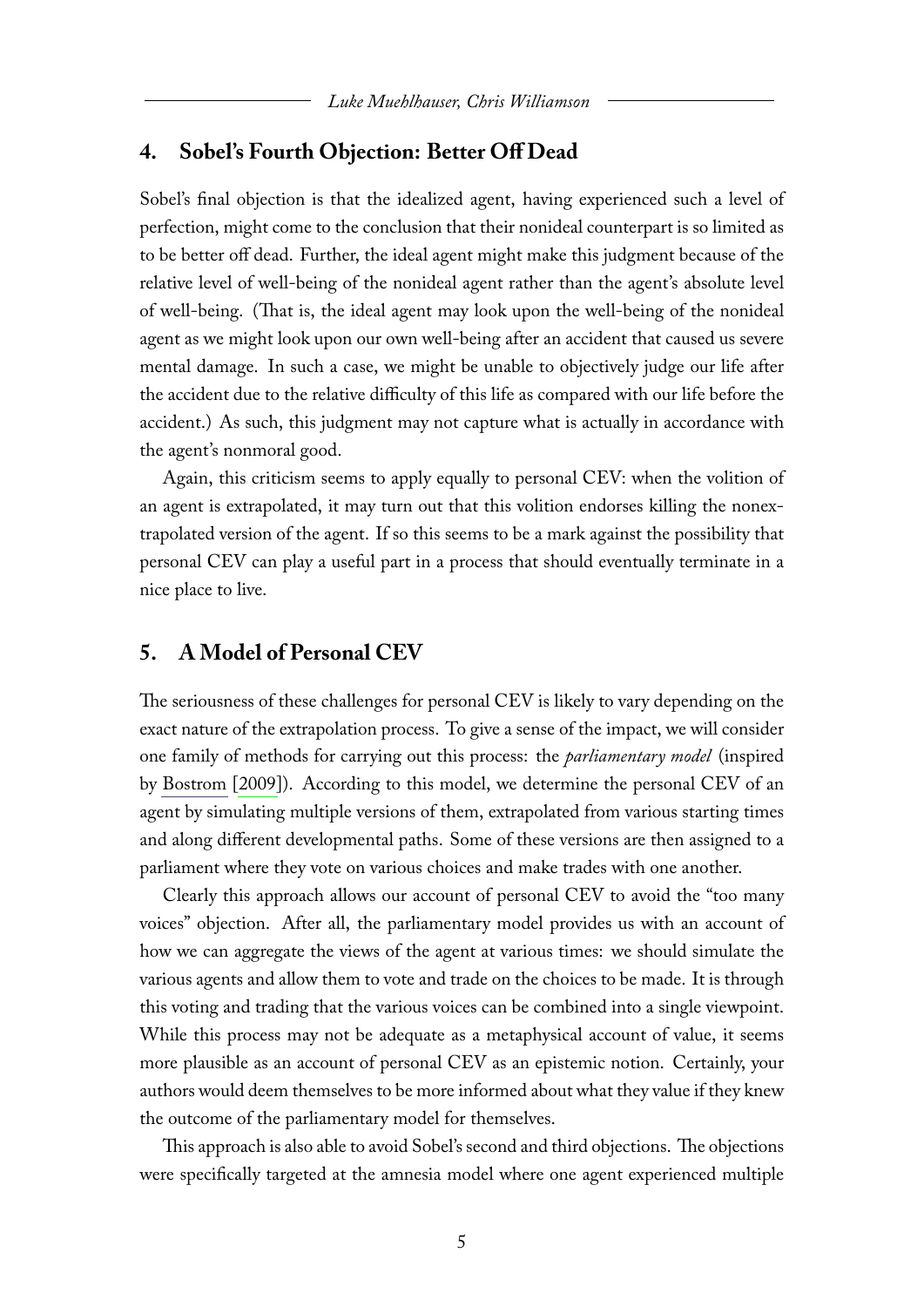lives. As the parliamentary model does not utilize amnesia, it is immune to these concerns.

What of Sobel's fourth objection? Sobel's concern here is not simply that the idealized agent might advise the agent to kill themselves. After all, sometimes death may, in fact, be of value for an agent. Rather, Sobel's concern is that the idealized agent, having experienced such heights of existence, will become biased against the limited lives of normal agents.

It's less clear how the parliamentary model deals with Sobel's fourth objection, which plausibly retains its initial force against this model of personal CEV. However, we're not intending to solve personal CEV entirely in this short post. Rather, we aim to demonstrate only that the force of Sobel's four objections will depend on the model of personal CEV selected. Reflection on the parliamentary model makes this point clear.

So the parliamentary model seems able to avoid at least three of the direct criticisms raised by Sobel. It is worth noting, however, that some concerns remain. For those who accept Sobel's claim that experience is necessary to evaluate some lives, it is clear that no member of the parliament will be capable of comparing their life to all other possible lives, as none will have all the required experience. As such, the agents may falsely judge a certain aspect of their life to be more or less valuable than it, in fact, is. For a metaphysical account of personal value, this problem might be fatal. Whether it is also fatal for the parliamentary model of personal CEV depends on whether the knowledge of the various members of the parliament is enough to produce a nice place to live regardless of its imperfection.

Two more issues might arise. First, the model might require careful selection of who to appoint to the parliament. For example, if most of the possible lives that an agent could live would drive them insane, then selecting at random which of these agents to appoint to the parliament might lead to a vote by the mad. Second, it might seem that this approach to determining personal CEV will require a reasonable level of accuracy in simulation. If so, there might be concerns about the creation of, and responsibility to, potential moral agents.

Given these points, a full evaluation of the parliamentary model will require more detailed specification and further reflection. However, two points are worth noting in conclusion. First, the parliamentary model does seem to avoid at least three of Sobel's direct criticisms. Second, even if this model eventually ends up being flawed on other grounds, the existence of one model of personal CEV that can avoid three of Sobel's objections gives us reason to expect that other promising models of personal CEV may be discovered.